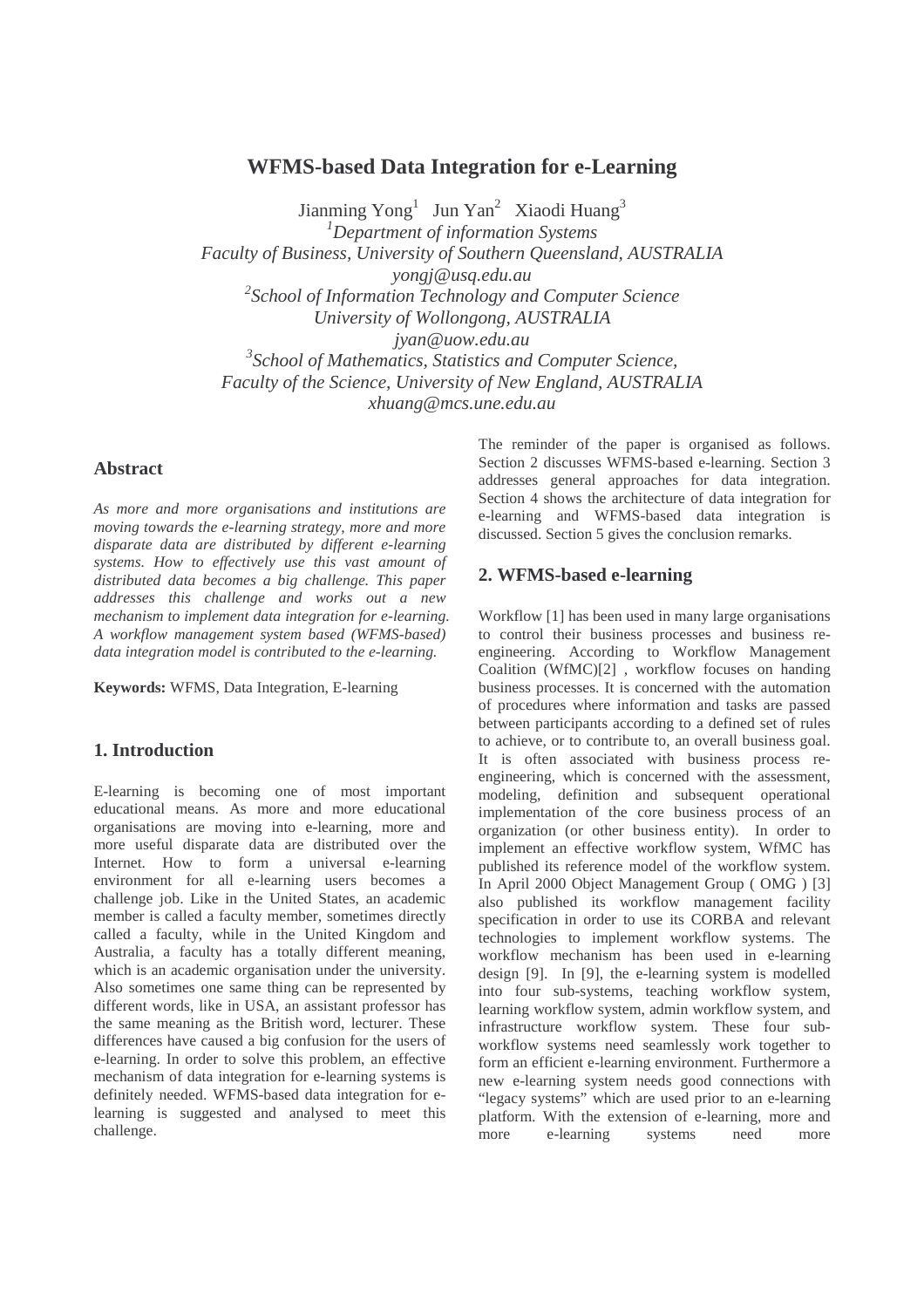co-operations. All these connections and co-operations need involving in using diverse data sources [10]. It is essential to have a mechanism of data integration for elearning systems.

## **3. Data integration**

The vast diversity of data sources for e-learning systems has put forward a big challenge for data integration. In [4], semantic and syntactic interoperability is very important for data integration. Semantic interoperability is the knowledge-level interoperability that provides cooperating businesses with the ability to bridge semantic conflicts arising from differences in implicit meanings, perspectives, and assumptions, thus creating a semantically compatible information environment based on the agreed concepts between different business entities. Syntactic interoperability is the applicationlevel interoperability that allows multiple software components to cooperate even though their implementation languages, interfaces, and execution platforms are different. Syntactic interoperability gives a technology solution, while semantic interoperability provides semiotic, linguistic, philosophical, and social solutions. For aged care information systems, the focus will be put on the semantic interoperability because the aged care organisations definitely need accurately understanding all the semantic aspect of all the data sources, aged care records.

Previous research in semantic interoperability can be categorized into three broad areas: mapping-based 5], intermediary-based [6, 7], and query-oriented approaches [8].

- Mapping-based approach: The mapping-based approach attempts to construct mappings between semantically related information sources. It is usually accomplished by constructing a federated (or global) schema and by establishing mappings between the federated (or global) schema and the participating local schemas.
- Intermediary-based approach: This approach depends on the use of intermediary mechanisms (e.g., mediators, agents, ontologies, etc.) to achieve interoperability.
- Query-oriented approach: The query-oriented approach is based on interoperable languages, most of which are either declarative logicbased languages or extended SQL. They are capable of formulating queries spanning several databases.

All three approaches depend on the schemes of databases. For e-learning systems, the data sources are

far broader than databases. It is not enough to focus only on the database scheme integration.

The available data sources include databases, knowledge bases, traditional files, Web page files, email messages, maps and images, videos and audios. With the growing number of information sources available, the problem of exploiting and integrating distributed and heterogeneous data sources is becoming more and more critical. Data gathering and integration is the fundamental requirement for e-learning systems. Usually different organisations have different data sources. Even some organisations possibly have the same data sources, like the same databases, the format of these data sources might be in significantly different formats. It is essential to have an effective approach of data integration for the Internet-based e-learning systems. In the following section, we will demonstrate an effective architecture of data integration for elearning systems.

## **4. Architecture of data integration for elearning system**

It is hard to describe the very details of data integration for e-learning systems. In order to understand the essentials of data integration for e-learning systems, the following subsections are presented to address some issues of data integration for e-learning systems.

### **4.1. Data formats of e-learning system**

In order to work out an effective way to integrate the data of e-learning systems, it is important to identify the data formats of e-learning systems. Generally speaking, all data are categorised into three categories: structured data, semi-structured data, unstructured data.

**Structured data**: Many systems use structured data to manage their large data sets, like relational database systems, object-oriented database systems. Currently Oracle, Sybase, MySQL, PostgreSQL, MS Access are popular DBMS systems for large systems or individual computers. Structured data is managed by technology that allows for querying and reporting against predetermined data types and understood relationships. Many large systems use structured data to manage their large amount of data. Most e-learning systems use structured data to manage their large volume data, like student records, administration information, course information, staff record, financial data, etc. These structure data can be well managed by its operating languages, like SQL.

**Semi-structured data**: Semi-structured data is that the information is usually associated with a schema and contained within the data [11], like HTML files and XML files. E-learning systems are using more and more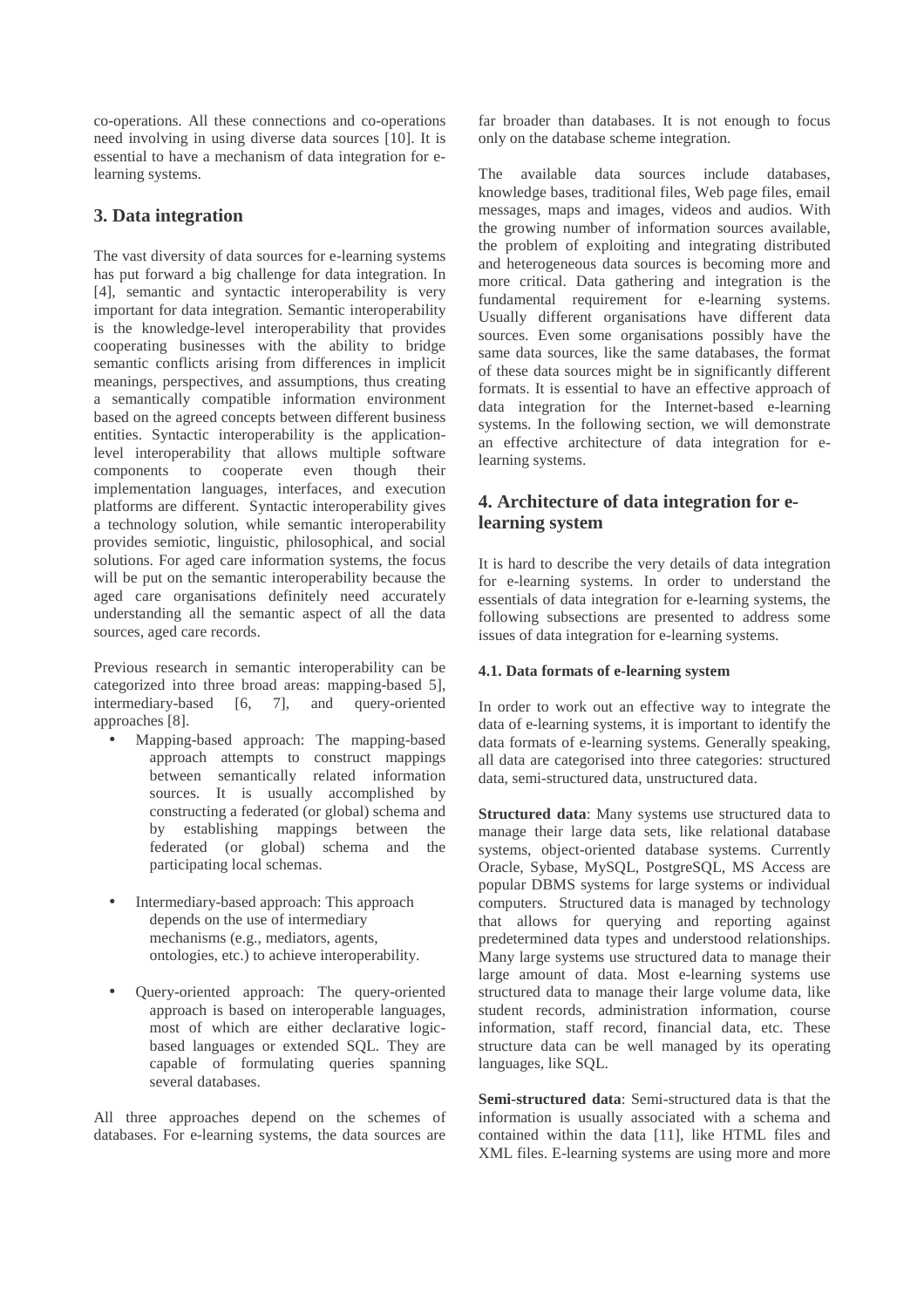semi-structured data, Web pages and files, to communicate between instructors/lecturers, students/learners, administration staff and technical support people [9].

**Unstructured data**: Except for structured and semistructured data, some information is totally nonstructure. Usually unstructured data have two categories, map files and text files. Map files are non-language based, such as image, video or audio files. Text files are based on a written or printed language, such as Microsoft Word documents, e-mails or Microsoft Excel spreadsheets. These unstructured data are widely used in e-learning systems by all participants.

#### **4.2. Data integration between new e-learning systems and "legacy" systems**

E-learning systems have been developed only in recent years. Many education organisations or institutions used their old systems, usually called "legacy systems", to manage their learning, teaching, and administration for many years prior to adopting modern e-learning systems. It is vital to seamlessly integrate useful data from "legacy" systems into new e-learning systems. There are two ways to do data integration: once-all and on-call. Once-all is an approach that all previous data transfer to new formats which are the same as e-learning systems. After once-all transfer, the old data of "legacy" systems can be discarded. On-call is an approach that only requested data are presented to new systems based on a mediated data integration tool, while all other data keep intact. On-call can make new e-learning systems and

"legacy" systems running independently if necessary or needed. First approach is rarely used because of too much cost. The second approach is often used by organisations. Figure 1 shows the architecture of data integration for new e-learning systems and its "legacy" systems.

Mediated data integration tool (Mdtt) is a key component for data integration between e-learning and "legacy" systems. Mdtt has the capacity to process the structured data, semi-structured data and unstructured data respectively. It is a bridge across two systems to implement data integration.

#### **4.3. Data integration between different e-learning systems**

From the learners' perspective, e-learning should be pervasive, whenever and wherever they want to access e-learning systems, they can get required and expected results in a consistent way. One of most important aspects is to achieve data integration across different elearning systems. Currently most e-learning systems are connected by the Internet. In the networking environment, a term, architecture, can be used effectively to describe how heterogeneous systems work together while the technical details do not have to be addressed. Figure 2 shows an overall diagram of elearning systems with a module of data integration. The data integration module is in charge of full data integration of all different data sources which belong to different e-learning systems.



Figure 1. Architecture of data integration for e-learning and its " legacy" systems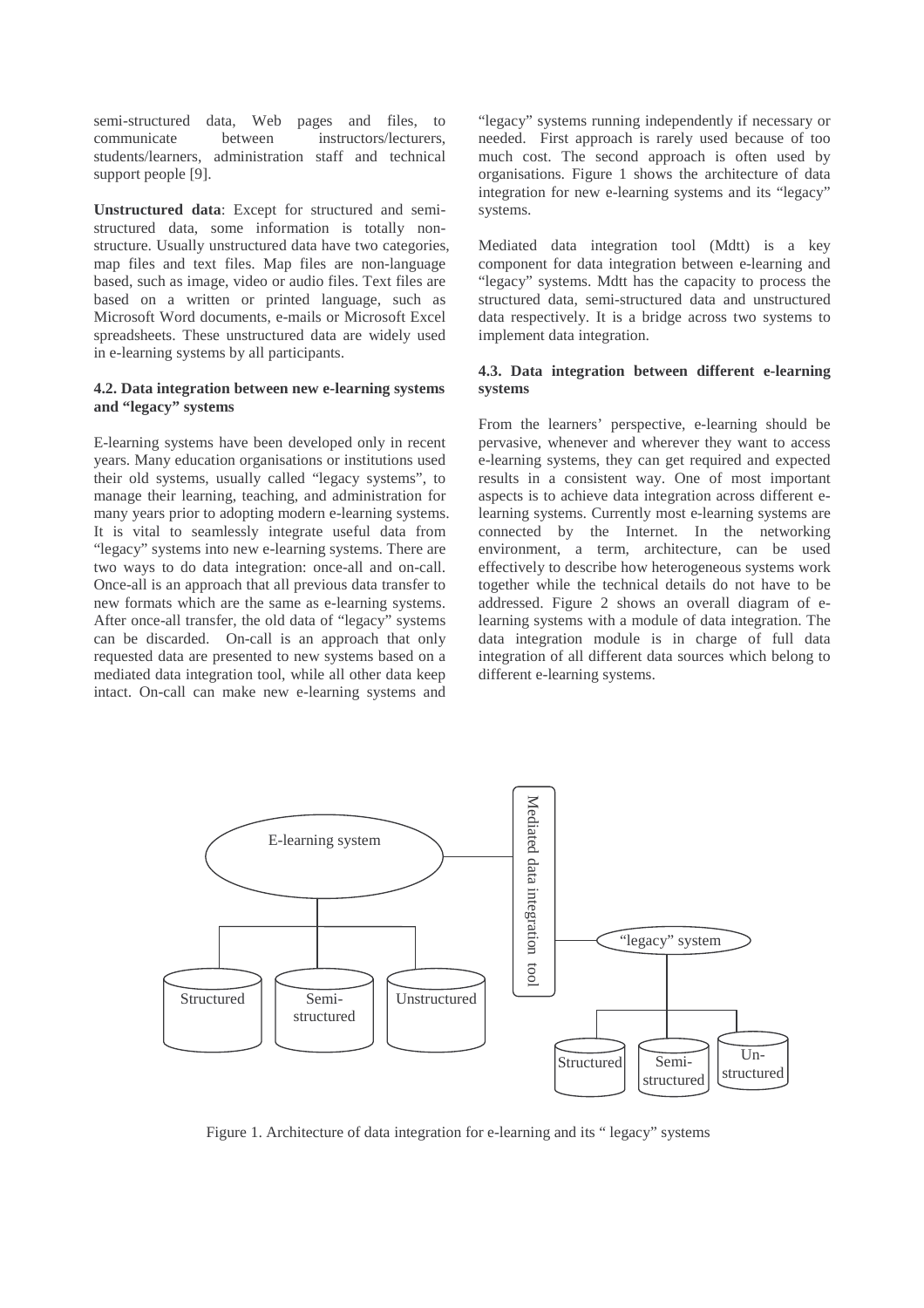The data integration module can handle all the different data sources, like database, knowledge base, seme-structure files, flat files, maps and images, videos and audios, etc. Based on different data sources, different approaches are used to implement the data integration for the e-learning systems. We do not want to discuss more technical details here. We just want to use an effective architecture to demonstrate the needs of data integration for the e-learning systems.

In order to describe the Internet as a whole for the elearning, we do know there are countless data sources distributed over the Internet. Thus we use a logical architecture [10] to illustrate the overall data integrated

systems over the Internet. Figure 3 shows a general view of data integration across the Internet for elearning.

#### **4.4. WFMS-based data integration processes for elearning**

So far data integration is still a tedious job and also involves a huge amount of labour work. In order to simplify the process of data integration for e-learning, we suggest a new approach, WFMS-based data integration for e-learning. Figure 4 shows the diagram of WFMS-based data integration for e-learning.



Figure 2. Architecture of data integration for e-learning systems



Figure 3. Data operation architecture through a data integrated system over the Internet for e-learning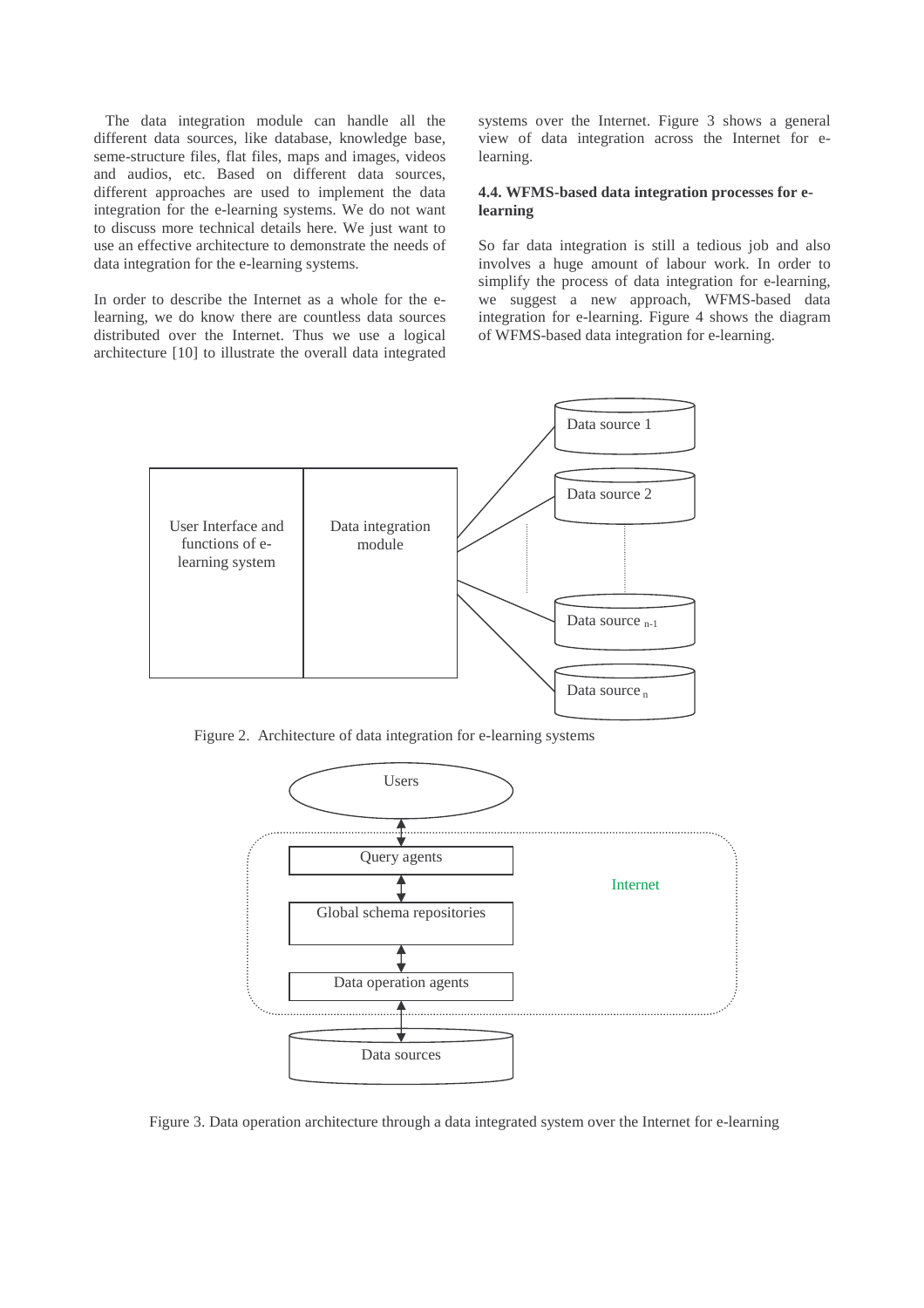

Figure 4. Diagram of WFMS-based data integration for e-learning

**Find e-learning systems for data Integration (Task 1):** Task 1 is first step towards data integration for elearning. At this step, the main objective is to establish a set (S) of e-learning systems for data integration. This is a dynamic process for individual systems. Prior to the start of data integration process, S is an empty set. With the more processes of task 1, more and more specific elearning systems are added into the set, S. This process represents by the following models.

| $S \leftarrow \phi$                    | Prior to data integration,      |
|----------------------------------------|---------------------------------|
| $S \leftarrow S1$                      | System S1 looking for data      |
|                                        | integration as an initiator,    |
| $S \leftarrow S \cup Si & Si \notin S$ | More and more e-learning        |
|                                        | systems are added into the data |
|                                        | integrated system.              |
|                                        |                                 |

**Identify data formats of e-learning systems (Task 2):**  After the completeness of Task 1, we assume an elearning system, Si, is added for data integration, Task 2 needs staring to identify data formats (*df*) of Si. Si.*df* can have the following options.

> Si.*df=*only one of {structured, semi-structured, unstructured}, or Si.*df=*only two of {structured, semi-structured, unstructured}, or Si.*df=*all of {structured, semi-structured, unstructured}

**Refer to or build data integration tools (Task 3):**After the completeness of Task 2, Task 3 needs to build data integration tool for Si.*df* if data integration tool for Si.*df* does not exist yet. Otherwise if data

integration tool for Si.*df* exists at data integrated elearning system, task3 needs referring to existing tools.

**Rebuild ontology repository (Task 4):** Now the data ontology of e-learning system, Si, needs to be reflected in the central ontology repository  $(OR)$  for a unified elearning system. This process can be modelled as the follows.

| $OR \leftarrow \phi$                       | Prior to data integration,                                  |  |
|--------------------------------------------|-------------------------------------------------------------|--|
| $OR \leftarrow S1.df. terms$               | System S1' terms as an                                      |  |
|                                            | initial ontology,                                           |  |
|                                            | $OR \leftarrow OR \cup Sid$ terms & Si.df terms $\notin OR$ |  |
| More and more ontologies mapping are added |                                                             |  |
|                                            | into the central ontology repository.                       |  |

For an example, there is an e-learning system in the United States, a course instructor can be an assistant professor. At another e-learning system in Australia, a course instructor usually is called a lecturer. In two systems, assistant professor and lecturer actually have the same meaning. If the mapping of these two terms has existed in *OR, OR* does not need to be rebuilt. Otherwise this new mapping has to be added into the central repository for data integration.

**Test and embed data integration into e-learning (Task 5):** At this stage, the built functions of data integration for e-learning are needed testing and embedding into a universal e-learning platform. An overall e-learning architecture is shown in Figure 5.